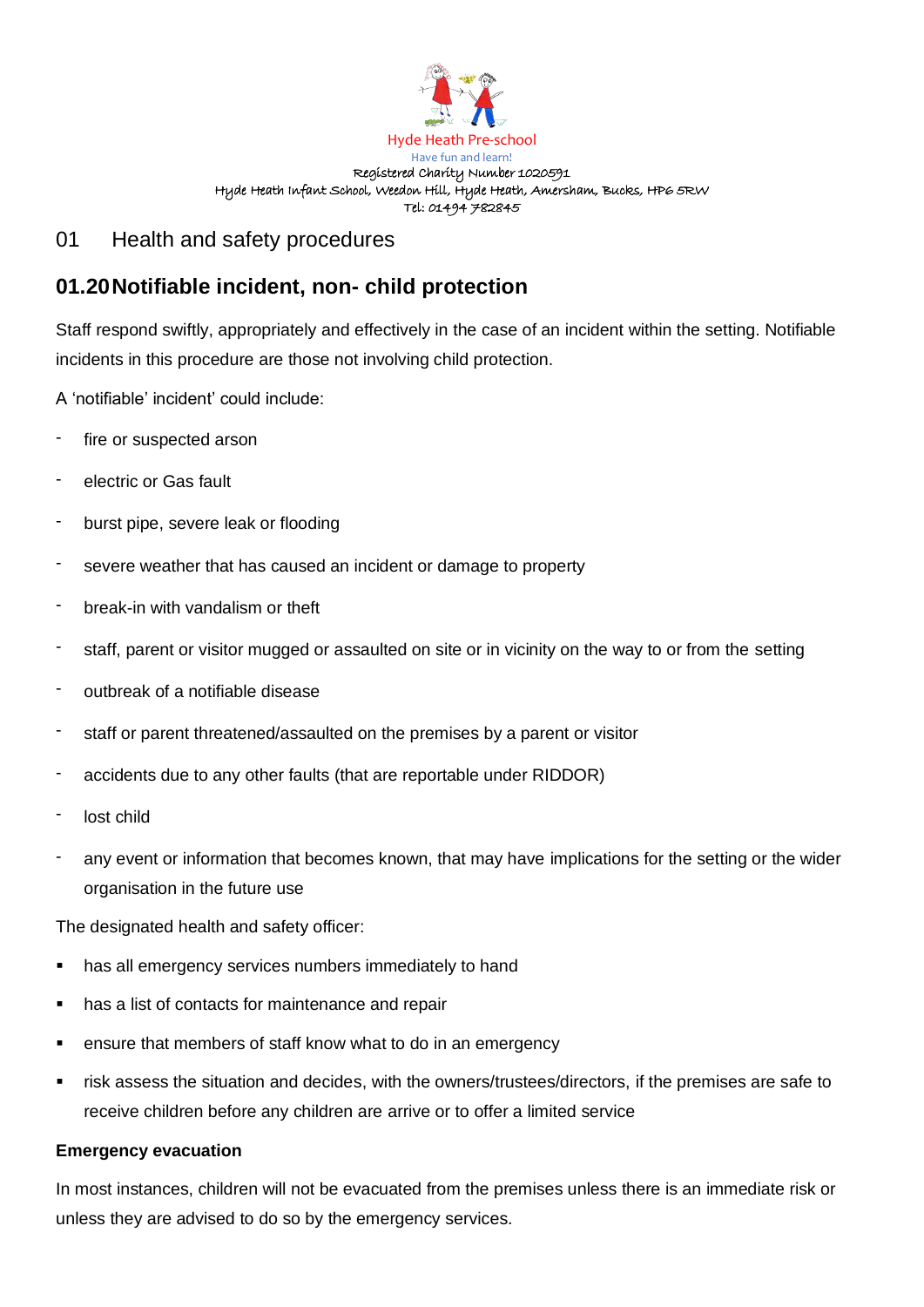- There is an emergency evacuation procedure in place which is unique to the setting and based upon risk assessment in line with others using the building.
- Emergency evacuation procedures are practised regularly and are reviewed according to risk assessment (as above).
- Staff evacuate children to a pre-designated area (as per the fire drill), unless advised by the emergency services that the designated area is not suitable at that time.
- Once evacuated, nobody enters the premises, until the emergency services say so.
- Members of staff will act upon the advice of the emergency services at all times.
- A bell will ring and all children are familiar with the sound.
- **Exits are clearly labelled to all parents and staff and introduced to exits during** induction period.
- Children are led from the building to the assembly point by an adult where they wait for further instructions from a member of staff.
- Children are head accounted and the register will be read to confirm all children are present.
- We quickly walk the children to the assembly point.
- **EXEDENT A member of staff calls the emergency services, when all children have been** evacuated, in the event of a real fire.
- Parents are contacted following the emergency.

### **Emergency Closure**

The circumstances under which the setting may be closed due to an incident include:

- The owners/directors/trustees make the decision to close thereby withdrawing the service.
- A third party makes the decision to close for example:
	- a school, where the setting is on a school site
	- the children's centre (if on a children's centre site)
	- the emergency services
- A parent makes the decision for their child not to attend.
	- If a parent makes the decision for their child not to attend due to a critical incident, the child's fees are due as normal.
	- Further consideration of individual incidences must be done in consultation with the owners/trustees/directors.

### **Recording and reporting**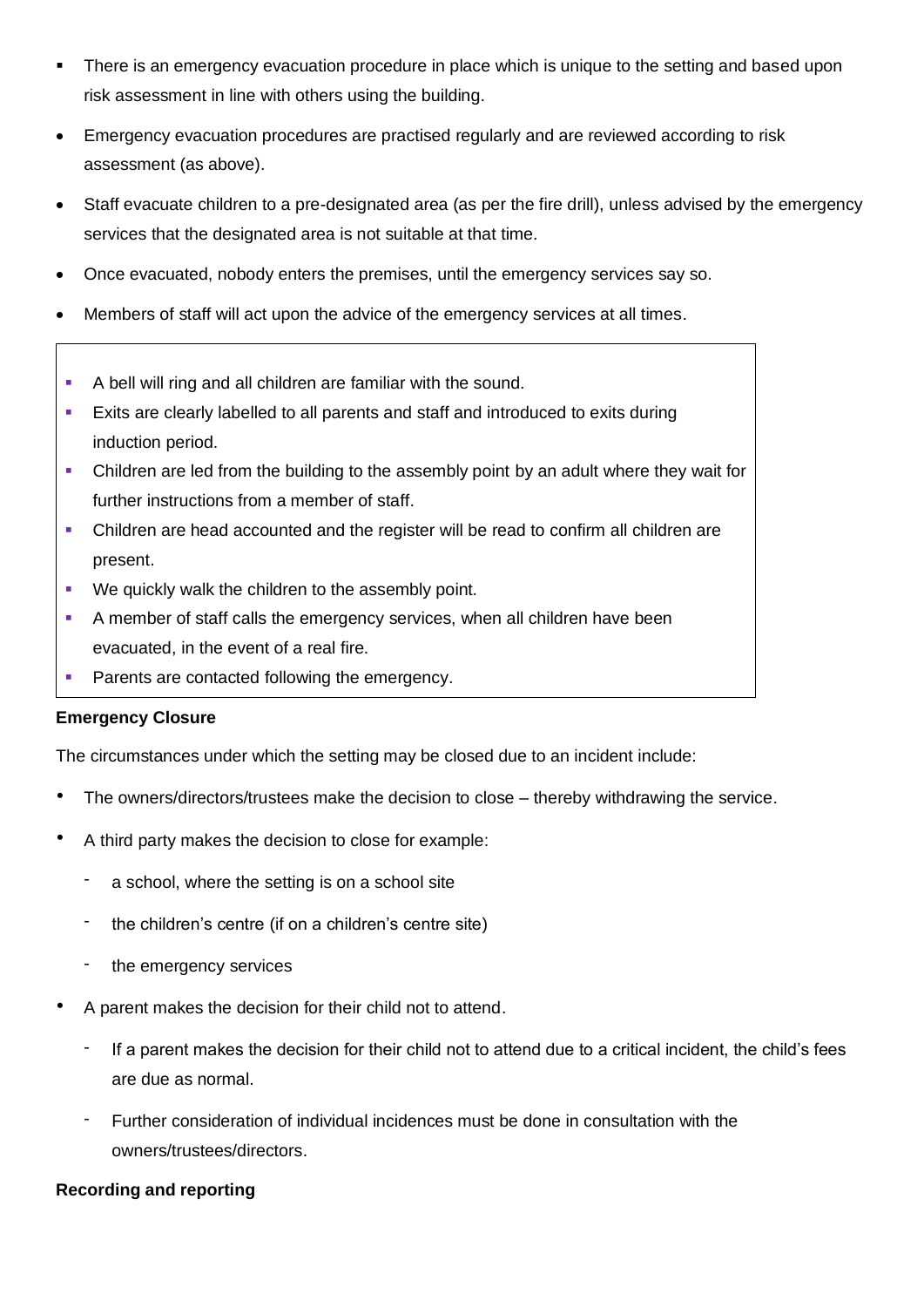- On discovery of the notifiable incident, the member of staff reports to the appropriate emergency service, fire, police, ambulance, if those services are needed.
- The member of staff ensures that the setting manager and/or deputy are informed (if not on the premises at the time) and that the owners/trustees/directors are informed.
- The setting manager completes and sends an incident record to the owners/trustees/directors, who, according to the severity of the incident notifies Ofsted or RIDDOR.
- If the incident indicates that a crime may have been committed, all staff witness to the incident should make a written statement.
- Staff do not discuss the incident with the press.

RIDDOR reportable events include:

- Specified injuries at work, as detailed at [www.hse.gov.uk/pubns/indg453.pdf](http://www.hse.gov.uk/pubns/indg453.pdf)
- Fatal accidents to staff, children and visitors (parents).
- Accidents resulting in the incapacitation of staff for more than seven days.
- Injuries to members of the public, including parents' and children, where they are taken to hospital.
- Dangerous 'specified' occurrences, where no-one is injured but they could have been. (these are usually industrial incidents).

This may include:

- a member of staff injures back at work through lifting and is off for two weeks
- a parent slips on a wet floor near the water tray and is taken to hospital
- a child falls from a climbing frame and is taken to hospital
- the ceiling collapses
- an outbreak of Legionella

The setting manager informs the owners/trustees/directors and completes an accident and/or incident record; witness statements are taken as previously detailed.

- If the incident is RIDDOR reportable, the setting manager telephones HSE Contact Centre on 0345 300 9923 or reports online at [www.hse.gov.uk/riddor/report.htm](http://www.hse.gov.uk/riddor/report.htm)
- RIDDOR Reportable events require reporting to RIDDOR within 15 days of the event occurring.

The local authority investigates all reported injuries, diseases or dangerous occurrences. They will decide if there has been a breach in health and safety regulations and will decide what measures will be taken.

The owners/trustees/directors review how the situation was managed, as above, to ensure that investigations were rigorous and that policies and procedures were followed.

If an insurance claim is likely: